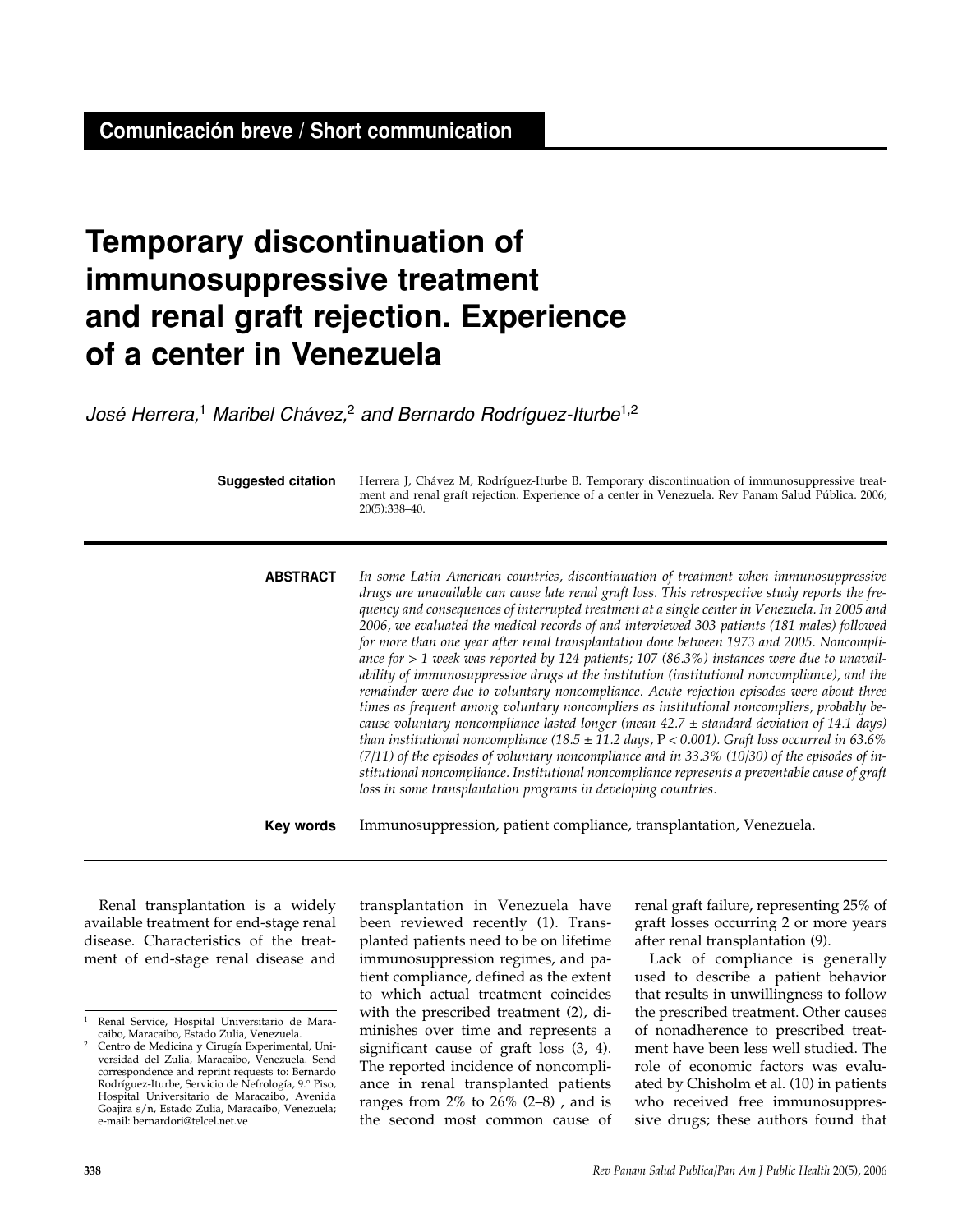noncompliance was as high as 52% one year after transplantation. Difficulties in access to the clinic were studied by Meyers et al. (11), who concluded that no relationship existed between distance traveled by the patient to the follow-up clinic and compliance.

Another potential cause of nonadherence is the lack of availability of immunosuppressive drugs. Although this possibility is remote in industrialized countries, it cannot be neglected in countries in which transplantation and immunosuppressive treatment are subsidized by the government, and the purchase, control, and distribution of immunosuppressive drugs to patients are centrally controlled. One of these countries is Venezuela, where the vast majority  $(> 90\%)$  of transplanted patients receive their medications from the Instituto Venezolano de los Seguros Sociales (IVSS). Transplant programs (and patients) outside the capital region, where the central offices of the IVSS are located, do not always receive medications on time to assure seamless availability of posttransplant immunosuppressive therapy. This study analyzes the frequency and consequences of temporary nonadherence to posttransplant immunosuppressive prescriptions resulting from unavailability of immunosuppressive drugs due to operational failures in the distribution system, in patients followed at a single center in Venezuela, in the city of Maracaibo.

# **METHODS**

#### **Patients and data collection**

The University Hospital of Maracaibo started its transplant program the first in Venezuela—in August 1967 (12). This study was done in a selected group of 303 patients followed continuously for one year or more after receiving a kidney transplant in our transplant clinic at the University Hospital between the years 1973 and 2005. Patients transplanted at our center but followed in other clinics and patients who moved out of town were ex-

cluded from this analysis. Data were obtained from a retrospective review of the patients' medical records, and by personal or telephone interview with each patient, done between December 2005 and March 2006. Only instances when one or more immunosuppressive drugs was suspended for one week or more were counted as episodes of nonadherence or interruption of treatment.

The drug distribution system at an IVSS unit operates separately from the follow-up, hospital-based clinic. The category "institutional noncompliance" as listed here indicates that the patient was informed at the IVSS distribution unit that the medication was temporarily unavailable, and the patient reported to the investigators that such was the reason for nonadherence to treatment. If the medication was not available at the IVSS center but the patient was able to obtain the medication by other means (buying it at a pharmacy, borrowing from another patient) the episode was not recorded as noncompliance since the patient took the medication. The frequency with which this situation occurred was impossible to determine because it was not recorded in the medical record or recalled with precision in the telephone interviews. Episodes of institutional noncompliance were compared with episodes in which the patients suspended the medications voluntarily. "Voluntary noncompliance" was determined by the patients' own admission of its occurrence.

Data on acute rejection episodes and the subsequent recovery or irreversible loss of graft function were recorded from the hospital records, and included renal biopsy confirmation.

## **Statistical analysis**

Analysis of variance was used to compare mean values between groups. Contingency tables were used for graft survival, and incidence of rejection was compared by Fischer's exact test. *P* values of < 0.05 were considered statistically significant for differences between groups.

#### **RESULTS**

The study concerns 303 patients (181 males, 122 females) who received 186 cadaveric and 117 live donor renal transplants. Mean duration (± standard deviation (SD)) of follow-up was 106.5 ± 72.4 months (range 12–396 months). Interruption of immunosuppressive treatment for periods longer than 1 week due to institutional noncompliance occurred in 107 patients, and 17 interrupted immunosuppression voluntarily. Duration of noncompliance was longer in the latter group  $(42.7 \pm SD)$  of 14.1 days) than in the former  $(18.5 \pm SD)$  of 11.2 days, *P* < 0.001) and the proportion of rejection episodes related to noncompliance was correspondingly higher among voluntary noncompliers (64.7% vs. 28.0%, *P* < 0.001). The frequency of graft loss related to irreversible rejection was also higher in the group of voluntary noncompliance [33.3% (10/30) vs. 63.6% (7/11), *P* < 0.001].

Only 7.5% (3/40) of the incidences when treatment was interrupted for less than 2 weeks led to graft rejection. In contrast, 45.2% (38/84) of the instances when noncompliance for either cause lasted longer than 2 weeks resulted in rejection episodes.

In this study 251 patients received three immunosuppressive drugs and 52 patients, transplanted prior to 1986, were on double immunosuppression with prednisone and azathioprine. Cyclosporine A was the drug that was interrupted most frequently, followed by mycophenolate mofetil. Rapamycin has been available in Venezuela since 2001 and was prescribed to 24 of the 303 patients in this study. Azathioprine and prednisone were rarely interrupted.

# **DISCUSSION**

Temporary unavailability of immunosuppressive drugs is a cause of nonadherence to treatment in the long-term follow-up of renal transplantation that has not been analyzed previously. The main findings of this study are, first, that 40.9% (124 of 303 patients) of the patients followed for 1 to 33 years after